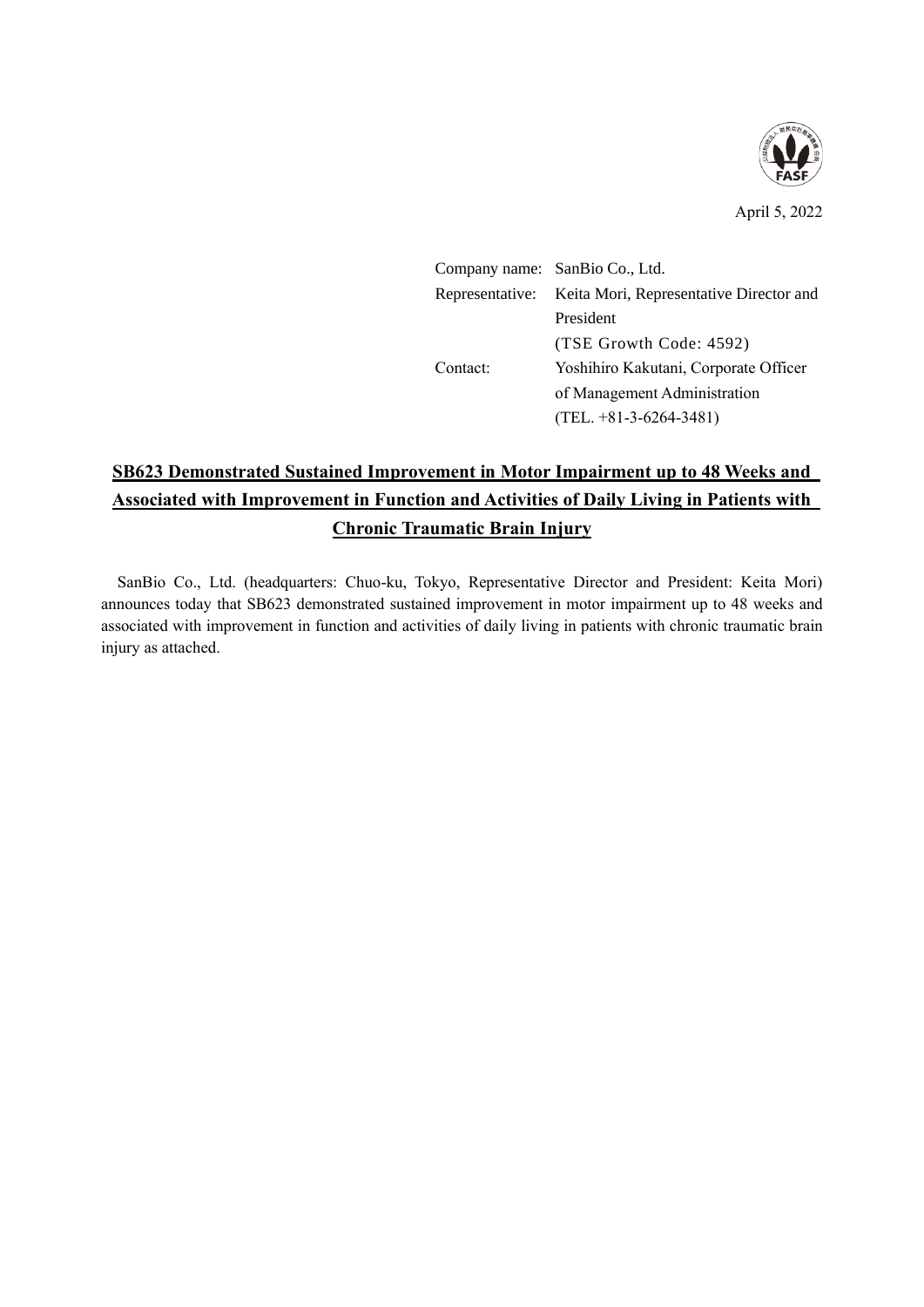

## **SB623 Demonstrated Sustained Improvement in Motor Impairment up to 48 Weeks and Associated with Improvement in Function and Activities of Daily Living in Patients with Chronic Traumatic Brain Injury**

*Positive results from the one-year analysis of the Phase 2 STEMTRA trial will be presented for the first time at the 2022 American Academy of Neurology (AAN) Annual Meeting* 

*SB623 has the potential to be the first cell treatment for chronic motor deficit from TBI*

Tokyo, Japan and Mountain View, Calif. – April 5, 2022 – The SanBio Group (SanBio Co., Ltd. of Tokyo, Japan, SanBio, Inc. of Mountain View, California, US, and SanBio Asia Pte. Ltd. of Singapore) (TSE:4592), today announced that SB623 met the primary endpoint and demonstrated a trend toward maintaining the improvement of function and activities of daily living in the final, one-year analysis of the Phase 2 STEMTRA trial, which evaluated the efficacy and safety of SB623 compared to sham surgery in patients with chronic motor deficit from traumatic brain injury (TBI). These results will be presented in [an oral plenary session](https://www.aan.com/conferences-community/annual-meeting/program/browse-plenary-sessions/) at the American Academy of Neurology (AAN) Annual Meeting, taking place on April 5, 2022, in Seattle, Washington, USA..

SB623 is an investigational, regenerative cell medicine comprised of bone-marrow-derived, mesenchymal stem cells that are implanted intracranially around the area of the injury.

"The results of this study are promising for the millions of people struggling with long-term disabilities caused by traumatic brain injury, many of whom are often overlooked in the healthcare system," said Peter McAllister, M.D., board-certified neurologist and Medical Director and Chief Medical Officer of the New England Center for Neurology and Headache. "These findings reinforce the potential for SB623 to provide clinically meaningful improvements in motor function and ability to resume daily activities."

In this clinical study involving a total of 61 patients, 46 were treated with SB623 and 15 underwent sham surgery as a control group. Patients treated with SB623 saw significant improvements in motor function at 24 weeks compared to sham surgery, as measured by the change from baseline in the Fugl-Meyer Motor Scale (FMMS), the study's primary endpoint (8.3 [1.4] vs. 2.3 [2.5], p=0.04). These improvements in motor impairment were maintained up to 48 weeks in the treatment group. SB623 cell implantation was associated with an improvement of function and activities of daily living at 48 weeks, as measured by scales including Action Research Arm Test (ARAT), Gait Velocity and NeuroQOL upper and lower extremity function T scores.

SB623 was well tolerated, consistent with previous studies, and no new safety signals were identified. No patients withdrew due to adverse events, and there were no significant differences in the rate of adverse events between patients treated with SB623 and sham surgery.

In March 2022, SanBio completed approval filing based on the STEMTRA trial data with Japan's Ministry of Health, Labour and Welfare (MHLW) for SB623 as a treatment for chronic motor deficit from TBI under the Sakigake Designation System. In addition to receiving the Sakigake designation, SB623 was granted orphan regenerative medicine designation by the MHLW and regenerative medicine advanced therapy (RMAT) designation by the U.S. Food and Drug Administration (FDA).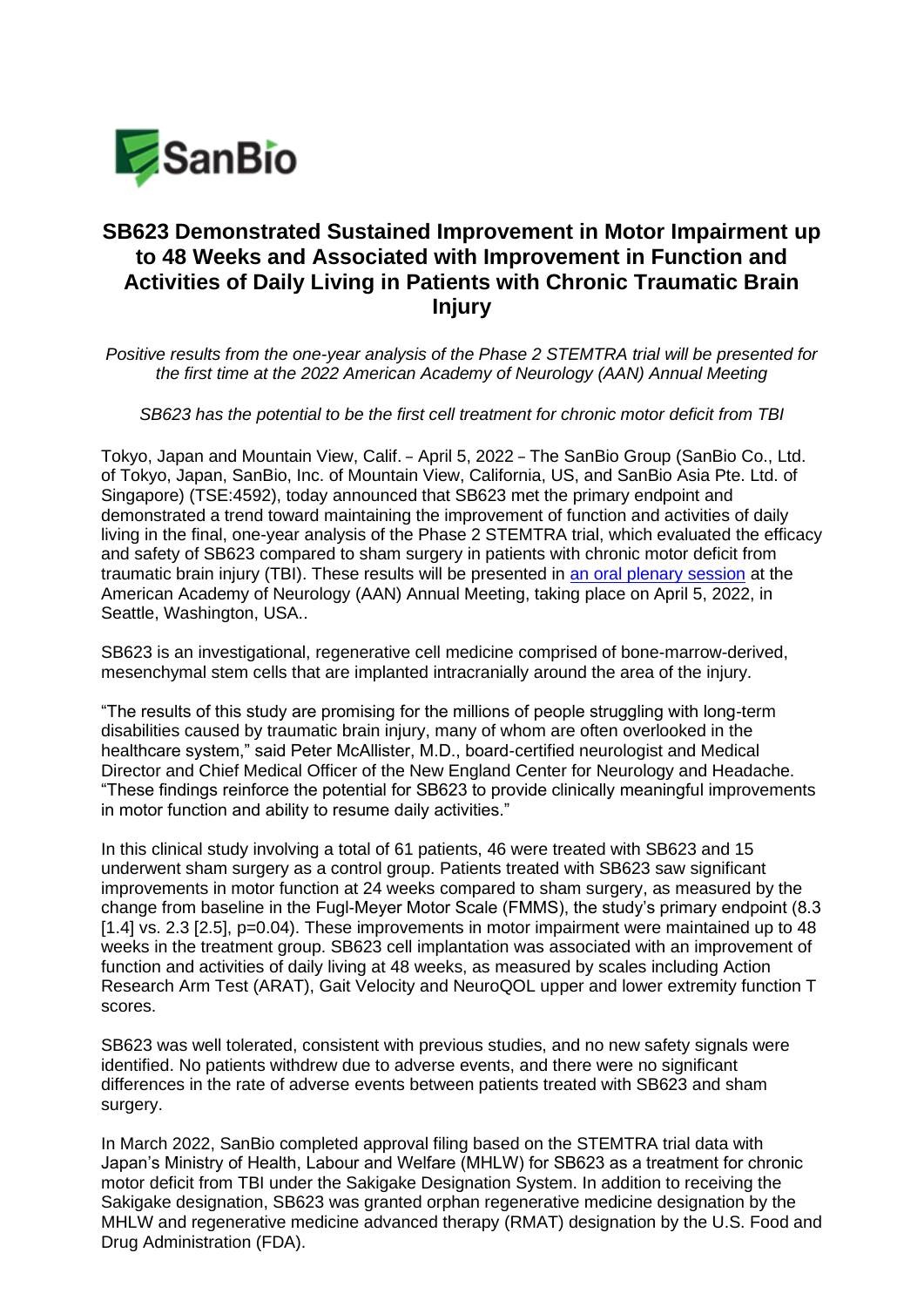"These data reaffirm the potential for SB623 to regenerate the brain after injury, an implication that would not only profoundly change the lives of those living with chronic traumatic brain injuries, but help shape the future of regenerative neurologic research," said Keita Mori, chief executive officer at SanBio. "We have just completed the application for approval of SB623 in Japan based on these results, and will continue our efforts to obtain swift approval by responding promptly to the review by the regulatory authority, so that we can bring a new treatment option as quickly as possible to patients suffering from this underserved condition, which has no underlying cure."

SanBio is preparing to initiate a Phase 3 trial for SB623 in the United States, where many traumatic brain injury patients currently live.

### **About SB623**

SB623 (INN: vandefitemcel) is a human (allogeneic) bone marrow-derived modified mesenchymal stem cell that is produced by modifying and culturing mesenchymal stem cells derived from the bone marrow aspirate of healthy adults. Implantation of SB623 cells into injured nerve tissues in the brain is expected to trigger the brain's natural regenerative ability to restore lost functions. SB623 is currently being investigated for the treatment of several conditions including chronic neurological motor deficit resulting from traumatic brain injury and ischemic stroke.

### **About Traumatic Brain Injury**

Traumatic brain injury (TBI) is one of the leading causes of death and disability worldwide. The estimated global incidence of acute TBI during 2016 was 27 million cases, and the estimated global prevalence of chronic impairment secondary to TBI was 55.5 million cases.<sup>1</sup> Overall, TBI and long-term motor deficits secondary to TBI significantly impair a person's self-care, employability, and quality of life, and are major burdens on healthcare systems worldwide. In the United States, approximately 43% of surviving hospitalized persons with TBI experience long-term disabilities,<sup>2</sup> and it is estimated that 3.17 million people are living with long-term disabilities secondary to TBI.<sup>3</sup>

## **About the STEMTRA Trial**

STEMTRA is a 48-week, Phase 2, randomized, double-blind, surgical sham-controlled, global trial evaluating the efficacy and safety of SB623 compared to sham surgery in 61 patients with stable chronic motor deficits secondary to traumatic brain injury. In this study, SB623 was inserted via stereotactic, intracranial implantation. Patients underwent stratified randomization in a 1:1:1:1 ratio to receive either  $2.5x10^6$ ,  $5x10^6$  or  $10x10^6$  SB623 cells or sham surgical procedure.

To be eligible for this trial, patients (ages 18-75) must have been at least 12 months post-TBI and had a Glasgow Outcome Scale extended (GOS-E) score of 3-6 (e.g., moderate or severe disability). Patients must also have been able to undergo all planned neurological assessments and had no seizures in prior three months. The primary endpoint was mean change from baseline in Fugl-Meyer Motor Scale (FMMS) score at six-months. The STEMTRA trial enrolled 61 patients from 13 surgical and 18 assessment sites globally, including the U.S. and Japan.

#### **About SanBio**

SanBio is engaged in the regenerative cell medicine business, spanning research, development, manufacture, and sales of regenerative cell medicines. SanBio targets patients with high unmet medical needs that cannot be addressed by existing medical treatments, mainly in diseases of the central nervous system. SanBio is headquartered in Tokyo, Japan and has subsidiaries based in Mountain View, California, and Singapore. Additional information about SanBio Group is available at [https://www.sanbio.com/en/.](https://www.sanbio.com/en/)

#### Sources:

<sup>1</sup>James SL, et al. "Global, regional, and national burden of traumatic brain injury and spinal cord injury, 1990-2016: a systematic analysis for the Global Burden of Disease Study 2016." Lancet Neurol